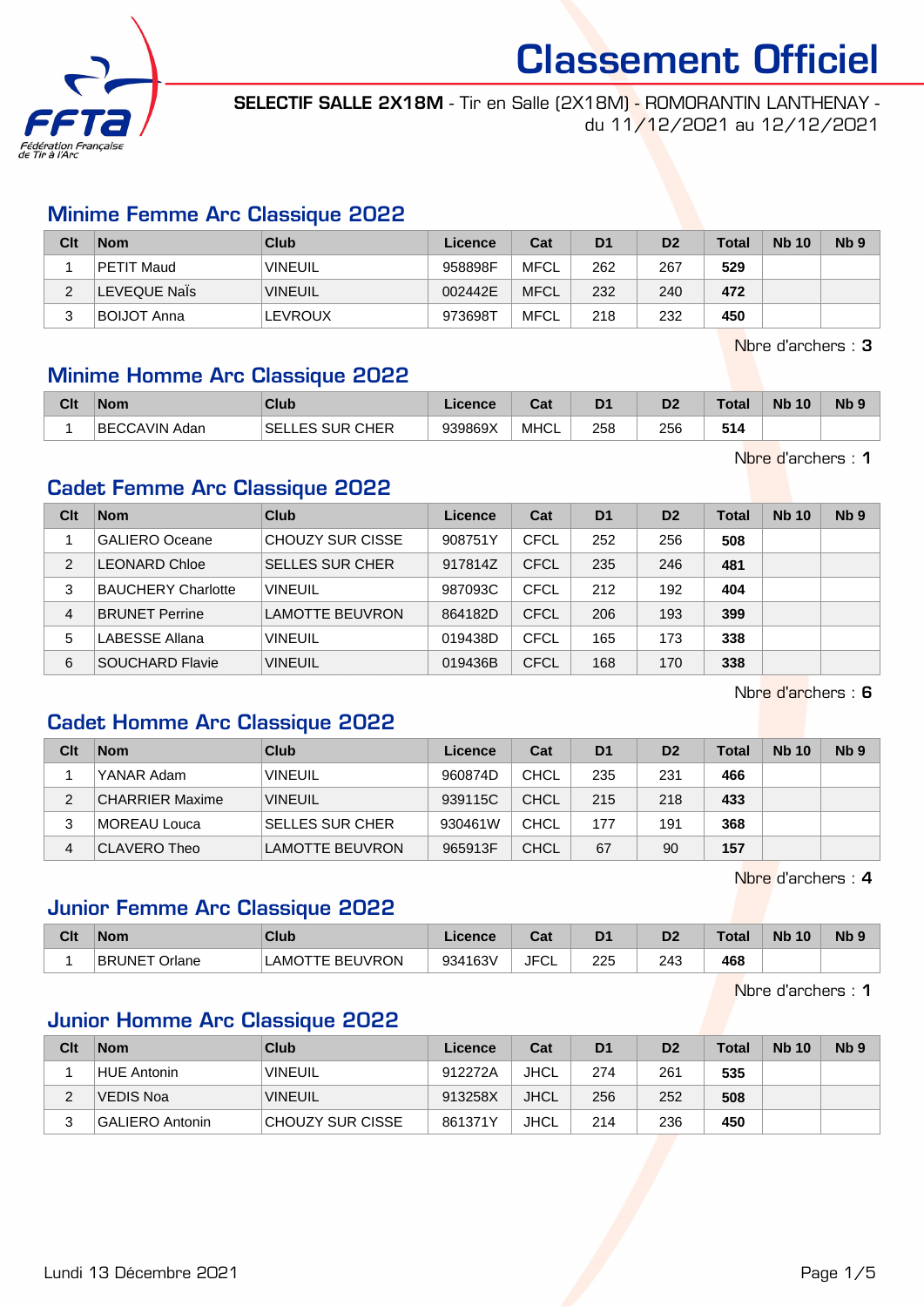

SELECTIF SALLE 2X18M - Tir en Salle (2X18M) - ROMORANTIN LANTHENAY du 11/12/2021 au 12/12/2021

#### Junior Homme Arc Classique 2022 (Suite)

| Clt | <b>Nom</b>        | Club                | Licence | ົີີ່<br>va. | D <sub>1</sub> | D <sub>2</sub> | <b>Total</b> | <b>N<sub>b</sub></b><br>10 | N <sub>b</sub> <sub>9</sub> |
|-----|-------------------|---------------------|---------|-------------|----------------|----------------|--------------|----------------------------|-----------------------------|
|     | MARCHAND Lancelot | <b>BLOIS A.D.A.</b> | 859440Z | <b>JHCL</b> | 196            | 201            | 397          |                            |                             |

Nbre d'archers : 4

#### Senior 1 Femme Arc Classique 2022

| Clt           | <b>Nom</b>            | Club                   | Licence | Cat                | D <sub>1</sub> | D <sub>2</sub> | Total | <b>Nb 10</b> | N <sub>b</sub> <sub>9</sub> |
|---------------|-----------------------|------------------------|---------|--------------------|----------------|----------------|-------|--------------|-----------------------------|
|               | METIVIER Caroline     | <b>VINEUIL</b>         | 723027Z | S <sub>1</sub> FCL | 247            | 237            | 484   |              |                             |
| $\mathcal{P}$ | <b>POULARD Maelle</b> | LAMOTTE BEUVRON        | 661407W | S <sub>1</sub> FCL | 245            | 223            | 468   |              |                             |
| 3             | <b>VALY Donalie</b>   | <b>VINEUIL</b>         | 895980S | S <sub>1</sub> FCL | 202            | 209            | 411   |              |                             |
| 4             | <b>FIRION Audrey</b>  | <b>VINEUIL</b>         | 033026Y | S <sub>1</sub> FCL | 153            | 171            | 324   |              |                             |
| 5             | GILLET Cindy          | <b>LAMOTTE BEUVRON</b> | 031093X | S <sub>1</sub> FCL | 91             | 83             | 174   |              |                             |

Nbre d'archers : 5

### Senior 1 Homme Arc Classique 2022

| Clt            | <b>Nom</b>                   | Club                   | Licence | Cat                | D <sub>1</sub> | D <sub>2</sub> | <b>Total</b> | <b>Nb 10</b> | Nb <sub>9</sub> |
|----------------|------------------------------|------------------------|---------|--------------------|----------------|----------------|--------------|--------------|-----------------|
|                | <b>PRIEUR Pierre Clement</b> | BLOIS A.D.A.           | 982002U | S <sub>1</sub> HCL | 245            | 235            | 480          |              |                 |
| $\overline{2}$ | <b>HARMANT Vianney</b>       | <b>VIERZON 1ERE</b>    | 971288Y | S <sub>1</sub> HCL | 213            | 218            | 431          |              |                 |
| 3              | <b>BARBIER Benoit</b>        | <b>VINEUIL</b>         | 033276V | S <sub>1</sub> HCL | 207            | 207            | 414          |              |                 |
| 4              | <b>GILLET Clement</b>        | <b>LAMOTTE BEUVRON</b> | 031089T | S <sub>1</sub> HCL | 217            | 170            | 387          |              |                 |
| 5              | CHANGEUX Benjamin            | <b>LAMOTTE BEUVRON</b> | 977010T | S <sub>1</sub> HCL | 186            | 201            | 387          |              |                 |
| 6              | <b>SIMONIN Katin</b>         | BLOIS A.D.A.           | 788881E | S <sub>1</sub> HCL | 161            | 157            | 318          |              |                 |

Nbre d'archers : 6

#### Senior 2 Femme Arc Classique 2022

| Clt | <b>Nom</b>             | Club                   | Licence | Cat                | D <sub>1</sub> | D <sub>2</sub> | Total | <b>Nb 10</b> | Nb <sub>9</sub> |
|-----|------------------------|------------------------|---------|--------------------|----------------|----------------|-------|--------------|-----------------|
|     | <b>PARENT Corinne</b>  | <b>SELLES SUR CHER</b> | 424726J | S <sub>2</sub> FCL | 253            | 259            | 512   |              |                 |
| 2   | <b>HAMON Cindy</b>     | <b>ROMORANTIN</b>      | 760989M | S <sub>2</sub> FCL | 237            | 244            | 481   |              |                 |
| 3   | <b>BRUNET Virginie</b> | LAMOTTE BEUVRON        | 882871T | S <sub>2</sub> FCL | 238            | 241            | 479   |              |                 |
| 4   | <b>SALMON Ludivine</b> | LEVROUX                | 288258Z | S <sub>2</sub> FCL | 228            | 239            | 467   |              |                 |
| 5   | <b>PERROT Severine</b> | <b>SALBRIS</b>         | 919594J | S <sub>2</sub> FCL | 225            | 215            | 440   |              |                 |

Nbre d'archers : 5

#### Senior 2 Homme Arc Classique 2022

| Clt | <b>Nom</b>             | Club                    | Licence | Cat                | D <sub>1</sub> | D <sub>2</sub> | <b>Total</b> | <b>Nb 10</b> | N <sub>b</sub> <sub>9</sub> |
|-----|------------------------|-------------------------|---------|--------------------|----------------|----------------|--------------|--------------|-----------------------------|
|     | <b>LARCHET Freddy</b>  | <b>SELLES SUR CHER</b>  | 803038T | S <sub>2</sub> HCL | 270            | 262            | 532          |              |                             |
| 2   | <b>BOULAY Denis</b>    | <b>VINEUIL</b>          | 660682H | S <sub>2</sub> HCL | 264            | 249            | 513          |              |                             |
| 3   | <b>VALENTE Carlos</b>  | <b>SELLES SUR CHER</b>  | 791346J | S <sub>2</sub> HCL | 249            | 256            | 505          |              |                             |
| 4   | <b>CARROIS Laurent</b> | BLOIS A.D.A.            | 662166W | S <sub>2</sub> HCL | 239            | 235            | 474          |              |                             |
| 5   | <b>KRUMACKER John</b>  | <b>CHOUZY SUR CISSE</b> | 825157K | S <sub>2</sub> HCL | 229            | 217            | 446          |              |                             |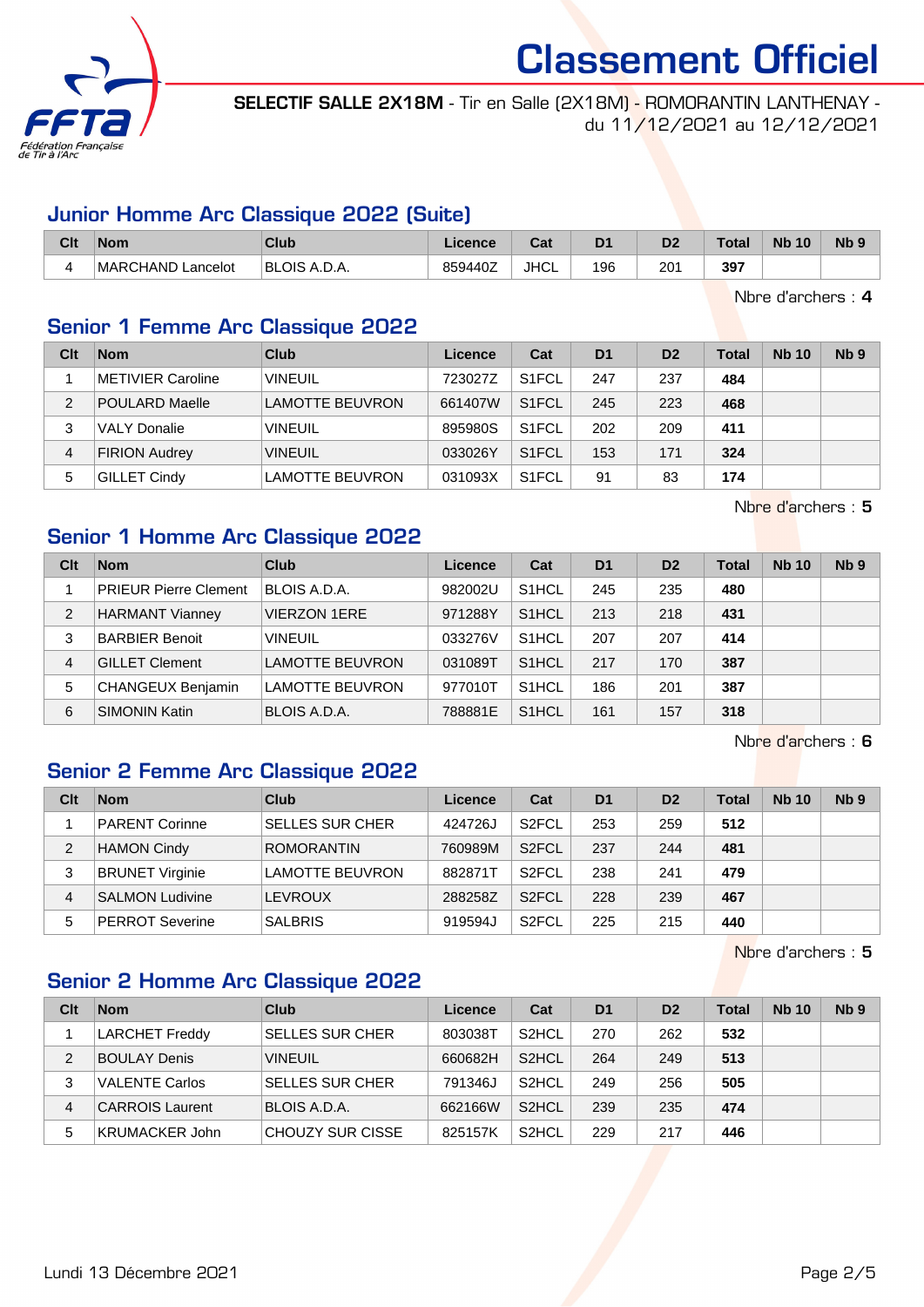

SELECTIF SALLE 2X18M - Tir en Salle (2X18M) - ROMORANTIN LANTHENAY du 11/12/2021 au 12/12/2021

#### Senior 2 Homme Arc Classique 2022 (Suite)

| Clt                      | <b>Nom</b>                                    | Club         | Licence | <b>Dol</b><br>⊍aι | D <sub>1</sub> | D <sub>2</sub> | Total | <b>N<sub>b</sub></b><br>10 | N <sub>b</sub> 9 |
|--------------------------|-----------------------------------------------|--------------|---------|-------------------|----------------|----------------|-------|----------------------------|------------------|
| $\overline{\phantom{0}}$ | o Thierrv <sup>יי</sup><br><b>IVIER</b><br>ור | BLOIS A.D.A. | 947573W | S2HCL             | 197            | つつつ<br>24      | 424   |                            |                  |

Nbre d'archers : 6

#### Senior 3 Femme Arc Classique 2022

| Clt      | <b>Nom</b>           | Club            | Licence | Cat   | D <sub>1</sub> | D2  | <b>Total</b> | <b>Nb 10</b> | N <sub>b</sub> 9 |
|----------|----------------------|-----------------|---------|-------|----------------|-----|--------------|--------------|------------------|
|          | CORRET Elisabeth     | LAMOTTE BEUVRON | 883338A | S3FCL | 209            | 212 | 421          |              |                  |
| <u>_</u> | <b>TINCHON Linda</b> | SELLES SUR CHER | 942427C | S3FCL | 167            | 196 | 363          |              |                  |

Nbre d'archers : 2

### Senior 3 Homme Arc Classique 2022

| Clt            | <b>Nom</b>               | <b>Club</b>            | <b>Licence</b> | Cat          | D <sub>1</sub> | D <sub>2</sub> | <b>Total</b> | <b>Nb 10</b> | N <sub>b</sub> <sub>9</sub> |
|----------------|--------------------------|------------------------|----------------|--------------|----------------|----------------|--------------|--------------|-----------------------------|
| 1              | <b>THEREZE Serge</b>     | <b>ROMORANTIN</b>      | 864031P        | S3HCL        | 255            | 245            | 500          |              |                             |
| 2              | <b>CABOURG Christian</b> | LA FERTE ST AUBIN      | 800412N        | <b>S3HCL</b> | 247            | 247            | 494          |              |                             |
| 3              | <b>GALLENE Alain</b>     | <b>VINEUIL</b>         | 596922D        | S3HCL        | 250            | 226            | 476          |              |                             |
| $\overline{4}$ | <b>JOLIVET Gerard</b>    | <b>VIERZON 1ERE</b>    | 824503Z        | S3HCL        | 239            | 229            | 468          |              |                             |
| 5              | <b>MADIERE Yvon</b>      | <b>ROMORANTIN</b>      | 955239D        | S3HCL        | 231            | 233            | 464          |              |                             |
| 6              | <b>ALLOPPE Bruno</b>     | BLOIS A.D.A.           | 331225C        | S3HCL        | 226            | 238            | 464          |              |                             |
| 7              | <b>GOUINEAU Jacques</b>  | <b>CONTRES AC</b>      | 275498E        | S3HCL        | 211            | 246            | 457          |              |                             |
| 8              | <b>BERTHELOT Thierry</b> | <b>ROMORANTIN</b>      | 820610T        | S3HCL        | 222            | 217            | 439          |              |                             |
| 9              | <b>CADON Jacques</b>     | <b>LEVROUX</b>         | 820309R        | S3HCL        | 213            | 215            | 428          |              |                             |
| 10             | <b>BAGRIN Daniel</b>     | BLOIS A.D.A.           | 840981K        | S3HCL        | 197            | 226            | 423          |              |                             |
| 11             | <b>POULARD Eric</b>      | <b>LAMOTTE BEUVRON</b> | 664713P        | S3HCL        | 209            | 212            | 421          |              |                             |

Nbre d'archers : 11

### Senior 1 Homme Arc a Poulies 2022

| Clt | <b>Nom</b>       | Club           | Licence | Cat                | D <sub>1</sub> | D <sub>2</sub> | <b>Total</b> | <b>Nb 10</b> | Nb <sub>9</sub> |
|-----|------------------|----------------|---------|--------------------|----------------|----------------|--------------|--------------|-----------------|
|     | ROCCHIA Stephane | 'VINEUIL       | 782543R | S <sub>1</sub> HCO | 280            | 288            | 568          |              |                 |
|     | LAURENCEAU Kevin | <b>VINEUIL</b> | 814626N | S <sub>1</sub> HCO | 277            | 278            | 555          |              |                 |

Nbre d'archers : 2

#### Senior 2 Femme Arc à Poulies 2022

| Clt | <b>Nom</b>            | Club           | Licence | <b>Cost</b><br>ual             | D <sub>1</sub> | D0<br>ש | Total | <b>N<sub>b</sub></b><br>10 <sup>°</sup> | <b>N<sub>b</sub></b> |
|-----|-----------------------|----------------|---------|--------------------------------|----------------|---------|-------|-----------------------------------------|----------------------|
|     | SBORDES Karine<br>DE: | <b>LEVROUX</b> | 855590P | $\overline{\phantom{a}}$ S2FCC | 239            | 230     | 469   |                                         |                      |

Nbre d'archers : 1

#### Senior 2 Homme Arc à Poulies 2022

| Clt | <b>Nom</b>               | <b>Club</b> | Licence | <b>Cost</b><br>⊍⊿  | D <sub>1</sub> | D2  | Total             | <b>Nb 10</b> | <b>Nb</b> |
|-----|--------------------------|-------------|---------|--------------------|----------------|-----|-------------------|--------------|-----------|
|     | <b>GARCIA</b><br>_aurent | EVROUX      | 851059P | S <sub>2</sub> HCO | 286            | 287 | -70<br><u>აია</u> |              |           |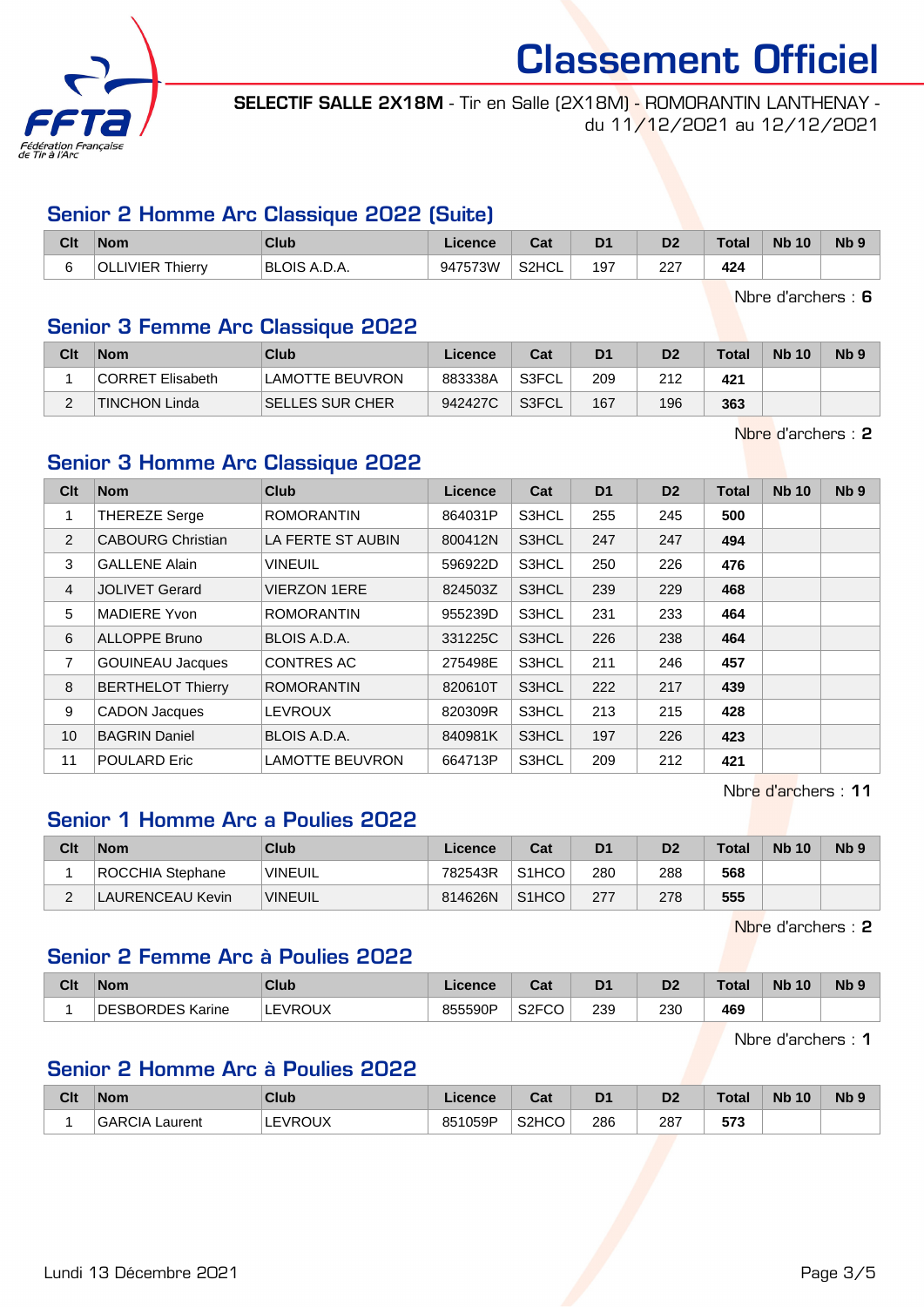

SELECTIF SALLE 2X18M - Tir en Salle (2X18M) - ROMORANTIN LANTHENAY du 11/12/2021 au 12/12/2021

### Senior 2 Homme Arc à Poulies 2022 (Suite)

| Clt | <b>Nom</b>                 | <b>Club</b>     | Licence | Cat                | D <sub>1</sub> | D <sub>2</sub> | Total | <b>Nb 10</b> | Nb <sub>9</sub> |
|-----|----------------------------|-----------------|---------|--------------------|----------------|----------------|-------|--------------|-----------------|
|     | SALMON Christophe          | LEVROUX         | 930786Z | S <sub>2</sub> HCO | 284            | 284            | 568   |              |                 |
| 3   | SAULET Jerome              | <b>ISSOUDUN</b> | 775482R | S <sub>2</sub> HCO | 278            | 275            | 553   |              |                 |
| 4   | <b>BRUNET Fabien</b>       | LAMOTTE BEUVRON | 882870S | S <sub>2</sub> HCO | 266            | 275            | 541   |              |                 |
| 5   | <b>ALTENBURGER Mickael</b> | <b>VINEUIL</b>  | 656737V | S <sub>2</sub> HCO | 267            | 271            | 538   |              |                 |
| 6   | <b>SEVESTRE Olivier</b>    | <b>LEVROUX</b>  | 942038E | S <sub>2</sub> HCO | 259            | 262            | 521   |              |                 |

Nbre d'archers : 6

## Senior 3 Femme Arc à Poulies 2022

| Clt | <b>Nom</b>                 | Club                   | Licence | Cat   | D <sub>1</sub> | D <sub>2</sub> | <b>Total</b> | <b>Nb 10</b> | Nb <sub>9</sub> |
|-----|----------------------------|------------------------|---------|-------|----------------|----------------|--------------|--------------|-----------------|
|     | FOUET-GALLENE<br>Francoise | <b>VINEUIL</b>         | 619792M | S3FCO | 263            | 265            | 528          |              |                 |
|     | <b>LEMEE Anita</b>         | <b>SELLES SUR CHER</b> | 362586R | S3FCO | 264            | 261            | 525          |              |                 |
| 3   | GOUINEAU-COLLE<br>Patricia | CONTRES AC             | 394084C | S3FCO | 245            | 253            | 498          |              |                 |

Nbre d'archers : 3

### Senior 3 Homme Arc à Poulies 2022

| Clt | <b>Nom</b>           | Club                   | Licence | Cat   | D <sub>1</sub> | D <sub>2</sub> | <b>Total</b> | <b>Nb 10</b> | Nb <sub>9</sub> |
|-----|----------------------|------------------------|---------|-------|----------------|----------------|--------------|--------------|-----------------|
|     | PORTMANN Michel      | <b>ISSOUDUN</b>        | 361133L | S3HCO | 292            | 293            | 585          |              |                 |
|     | <b>LACH Philippe</b> | <b>VINEUIL</b>         | 596914V | S3HCO | 275            | 281            | 556          |              |                 |
|     | <b>TINCHON Alain</b> | <b>SELLES SUR CHER</b> | 012418Y | S3HCO | 272            | 276            | 548          |              |                 |

Nbre d'archers : 3

## Adultes Femme Bare Bow 2022

| Clt | Nom                      | Club                            | <i>icence</i> | <b>Take</b><br>⊍d  | D <sup>1</sup> | D <sub>2</sub>         | Tota | <b>N<sub>b</sub></b><br>10 | N <sub>b</sub> 9 |
|-----|--------------------------|---------------------------------|---------------|--------------------|----------------|------------------------|------|----------------------------|------------------|
|     | Claire<br><b>SIMONIN</b> | <b>BLOIS</b><br>' ∖. –⁄. , / ∖. | 805473P       | S <sub>2</sub> FBB | 232            | 240<br>ه ۱ ه<br>$\sim$ | 451  |                            |                  |

Nbre d'archers : 1

#### Adultes Homme Bare Bow 2022

| Clt | <b>Nom</b>               | Club            | Licence | Cat                            | D <sub>1</sub> | D <sub>2</sub> | <b>Total</b> | <b>Nb 10</b> | Nb <sub>9</sub> |
|-----|--------------------------|-----------------|---------|--------------------------------|----------------|----------------|--------------|--------------|-----------------|
|     | BARBOU Jose              | <b>'VINEUIL</b> | 707038V | S3HBB                          | 187            | 174            | 361          |              |                 |
| ົ   | <b>ARTHEMISE Thierry</b> | <b>SALBRIS</b>  | 979205D | S3HBB                          | 152            | 130            | 282          |              |                 |
|     | AUTERIOUX Bryan          | BLOIS A.D.A.    | 758292F | S <sub>1</sub> H <sub>BB</sub> | 75             | 99             | 174          |              |                 |

Nbre d'archers : 3

## Autres tirs

#### Senior 2 Femme Arc Classique 2022

| <b>Tir</b> | <b>Nom</b><br>_____ | Club | Licence | Cat | D <sub>1</sub><br>- - | D <sub>2</sub><br>υZ | <b>Total</b> | <b>Nb 10</b> | Nb <sub>9</sub> |
|------------|---------------------|------|---------|-----|-----------------------|----------------------|--------------|--------------|-----------------|
|            |                     |      |         |     |                       |                      |              |              |                 |